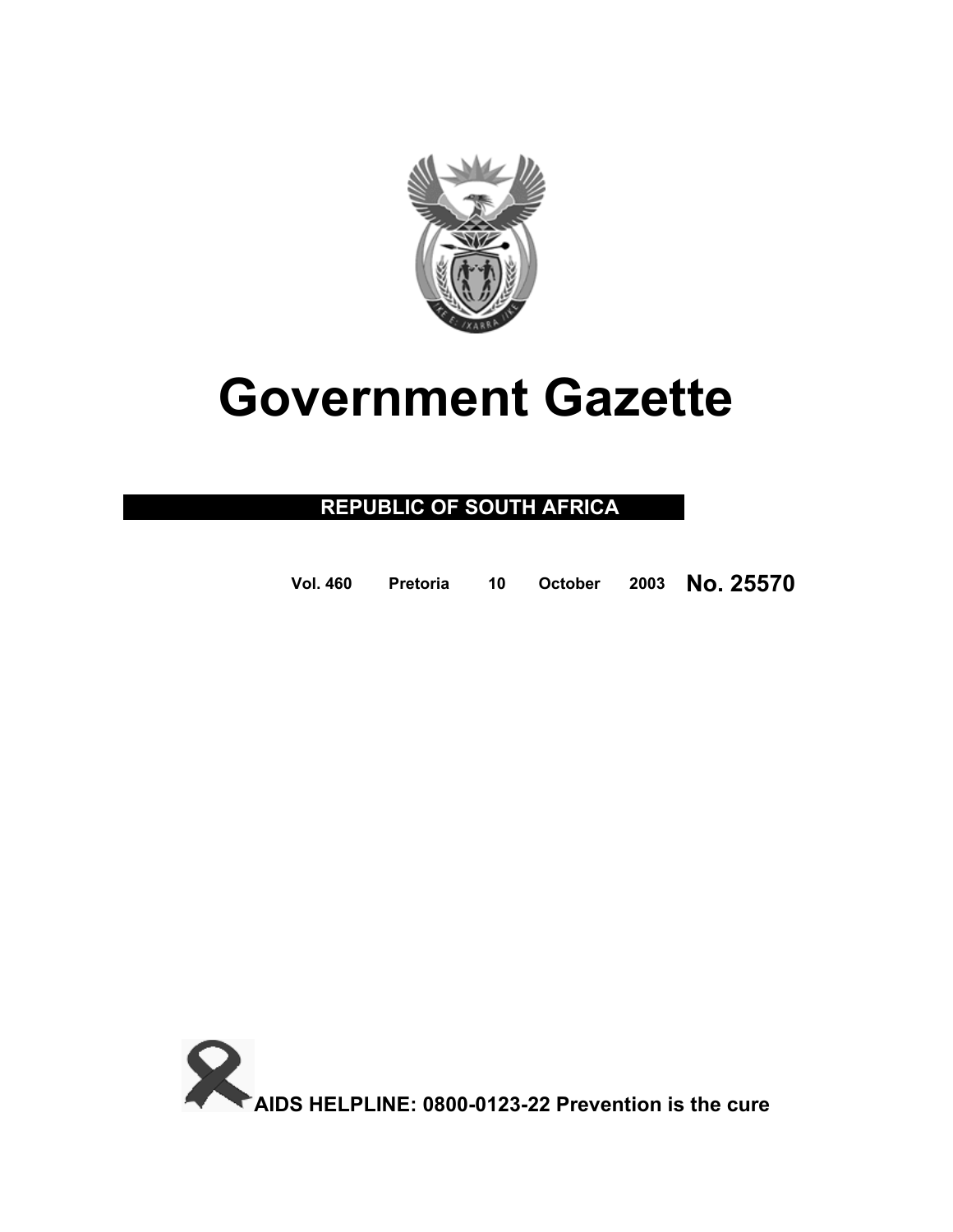No. 25570 3

# **GOVERNMENT NOTICE**

# **MEDIA DEVELOPMENT AND DIVERSITY AGENCY**

**No. 1460 10 October 2003** 

**I\_** .

**MDDA Regulations** 

**Definitions** 

# **Regulations in terms of section 22 of the Media Development and Diversity Agency Act (Act 14 of 2002)**

The Minister esponsible for the Government Communication and Information System, in cohsultation with the Board of the Media Development and'Diversity **Agency** and in **terms** of section 22 **of** the Media Development Diversity Agency Act (Act **14** *of* 2002) **makes** the regulations in the Schedule.

# **SCHEDULE**

# **CONTENTS** ..

| 1.  |                                                                                     |
|-----|-------------------------------------------------------------------------------------|
| 2.  | General criteria for selecting community media, small commercial media and research |
| 3.  |                                                                                     |
| 4.  |                                                                                     |
| 5.  |                                                                                     |
| 6.  |                                                                                     |
| 7.  |                                                                                     |
| 8.  |                                                                                     |
| 9.  |                                                                                     |
| 10. |                                                                                     |
| 11. |                                                                                     |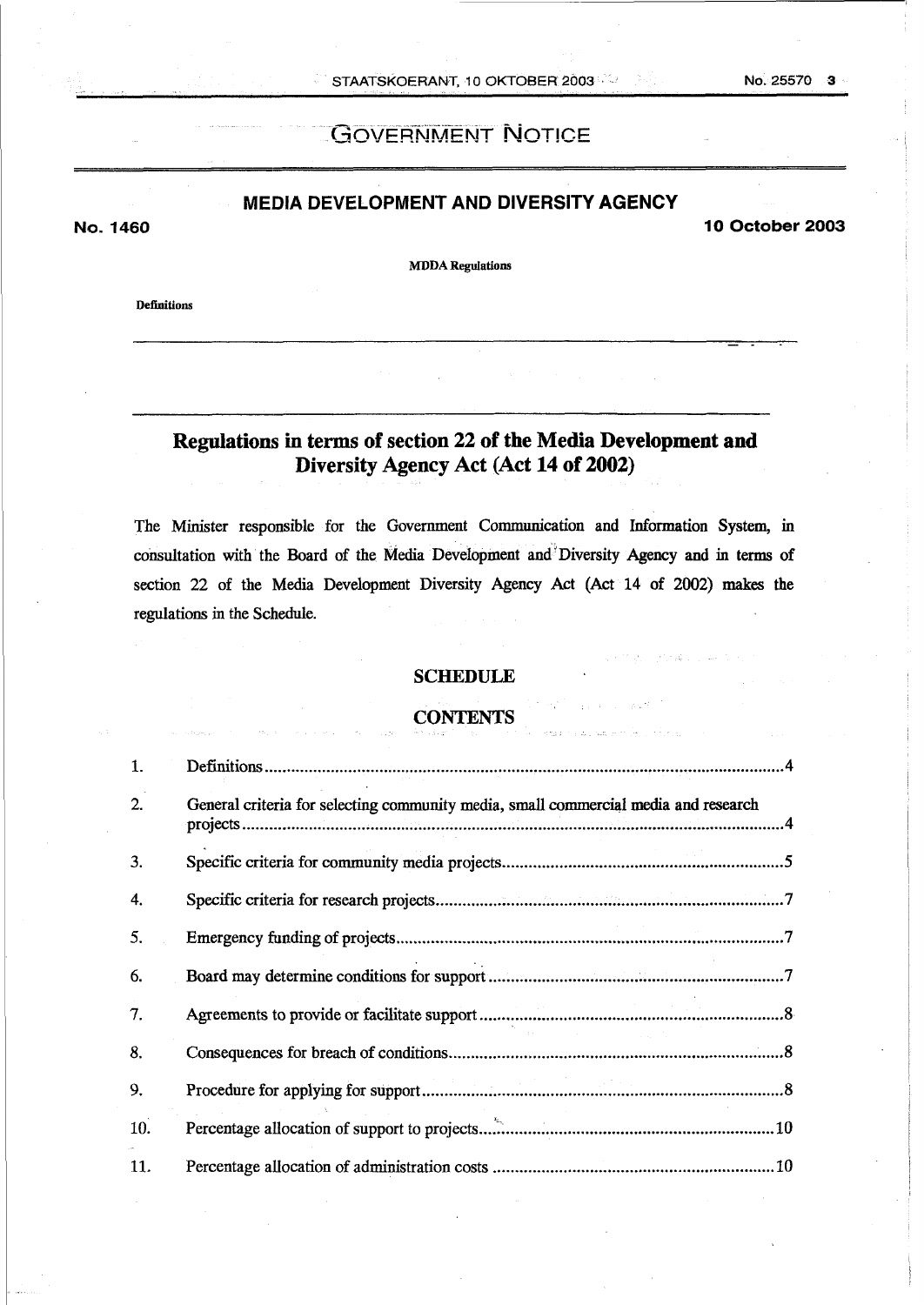<span id="page-2-0"></span>**Definitions** 

# **1. Definitions**

In these regulations, unless the context indicates otherwise-

any word or expression to which a meaning has been assigned in the Media Development and Diversity Agency Act (Act **14** of **2002)** has such a meaning;

**'the Act' means** the Media Development and Diversity Agency Act (Act **14 of 2002);** and

**'project'** means a community media project, a small commercial project and **a**  research project.

# 2. General criteria for selecting community media, small commercial media and **research projects**

The Board must, when deciding on whether or not **to** provide or facilitate support to a project **as** contemplated in section **17** of **the** *Act,* take into account the following criteria-

- the extent to which the project promotes media development and diversity;  $(a)$
- the likely impact **of** the project on historically disadvantaged communities and  $(b)$ **persons** that are not adequately served by the **media;**
- **the** likely impact **of** the project on .historically diminished indigenous language and  $(c)$ cultural groups;
- $(d)$ the extent to which the project encourages ownership, control, participation and access to media **by** historically disadvantaged communities **and** persons that are not adequately served by the media;
- $(e)$ the extent to which the project encourages ownership, control and participation and access to media by historically diminished indigenous language and cultural goups;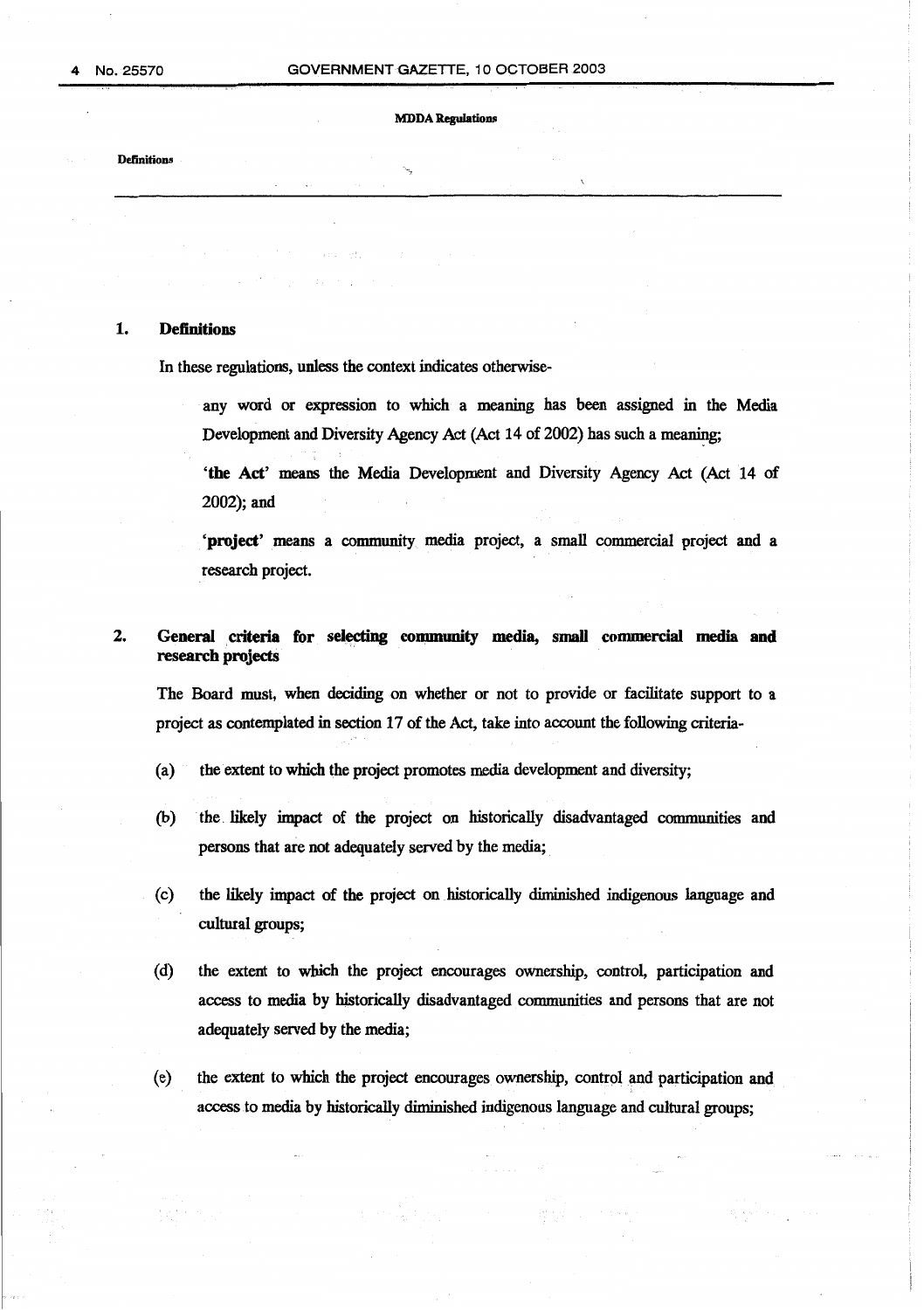<span id="page-3-0"></span>**Specific criteria for community media projects** 

- the extent to which the project develops **human** resources, training and capacity  $(f)$ **building** within the media industry, especially amongst historically disadvantaged groups;
- the quality and innovation of the project;  $(g)$
- whether the project is likely to promote literacy and a culture of reading;  $(h)$
- compliance with media laws and codes **of** conduct applicable to the media industry;  $(i)$
- the good governance practices of the project, including- $(i)$ 
	- (i) sound financial and narrative reporting;
	- (ii) accountability to stakeholders;
	- (iii) adherence to the law, in particular tax and employment **equity laws;**
	- (iv) sound project management systems;
	- **(v)** effective use and management **of** resources;
- (k) the project must not be owned or controlled by:
	- **<sup>I</sup>**(i) any media entity which enters into angreement with the **Board** as contemplated in section **21 of** the Act;
	- (ii) any political party; or
	- (iii) the State;
- (1) subject to regulation **3(2),** the financial sustainability **of** the project.

#### **3. Specific criteria for community media projects**

**(1)** When deciding whether or not to provide or"facilitate support to a *comrrmnity* media project, the Board must-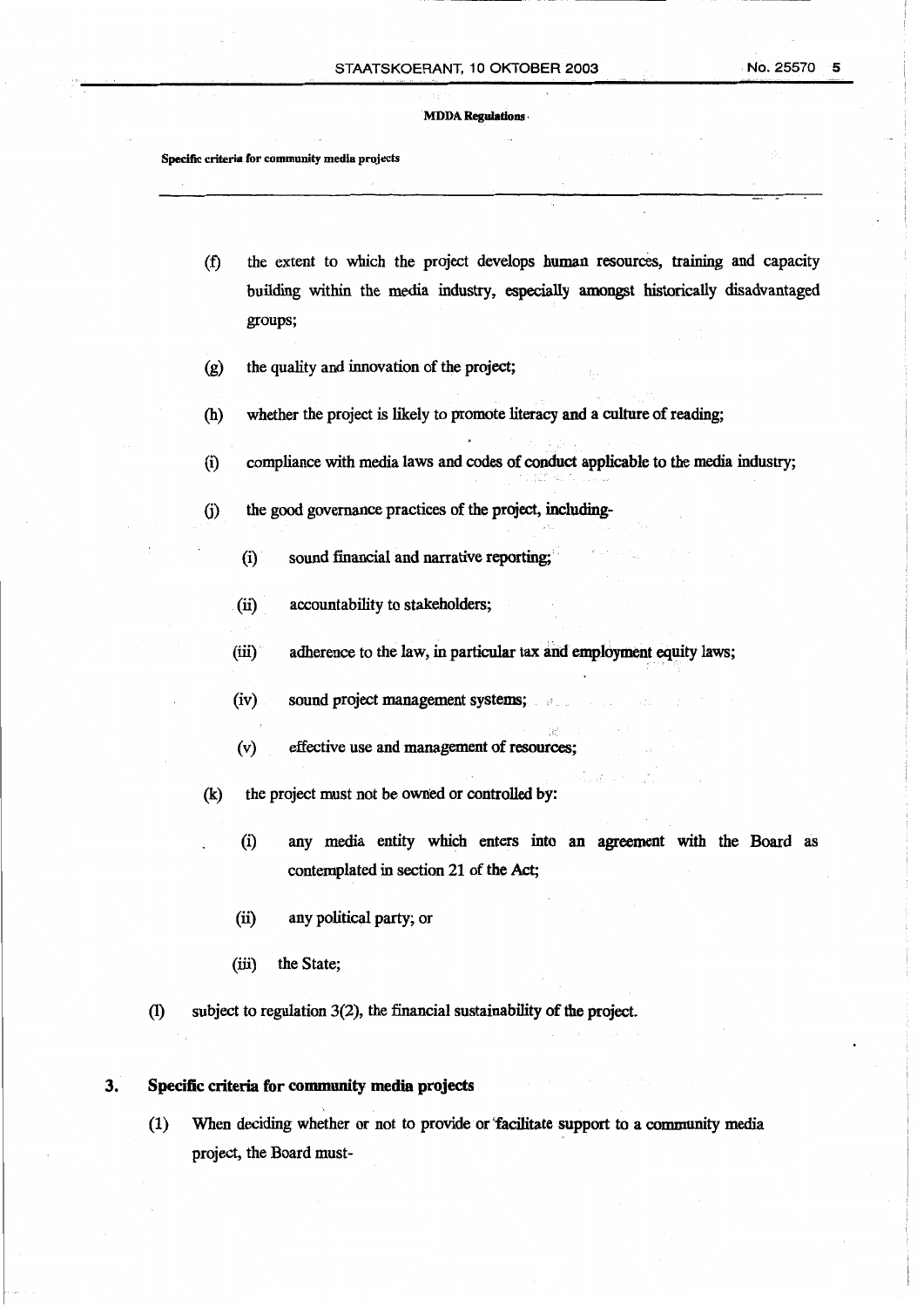**Specific criteria for community media projects** .. *7* ,.

- (a) take into account-
	- (i) the general criteria contemplated in regulation 2;

,\*\*

- (ii) whether the community is **a** historically disadvantaged community;
- **(iii)** whether the project **is** likely to build capacity in the community;
- (iv) the extent of the involvement and participation of the community in the decision-making processes of the project; and

the common state and state

- (b) be satisfied that any **financial** surplus generated by the project will be reinvested in the **media** project.
- (2) The Board must, when deciding whether or not to provide or facilitate support to a community project that is not financially sustainable, take into account the following criteria-
	- $(a)$ the community's interest in and support for the project;
	- the community's capacity to administer any support provided or facilitated by  $(b)$ the **Board;**
	- $(c)$ the community's capacity to contribute to the project's sustainability;
	- $(d)$ the extent to which the project offers access to information not offered to the community by another media service;
	- $(e)$ the extent to which the project contributes towards media diversity;
	- $(f)$ the extent to which the project offers social and economic benefits to the community; and

.<br>Trining 9년

 $(g)$ the project's overall performance.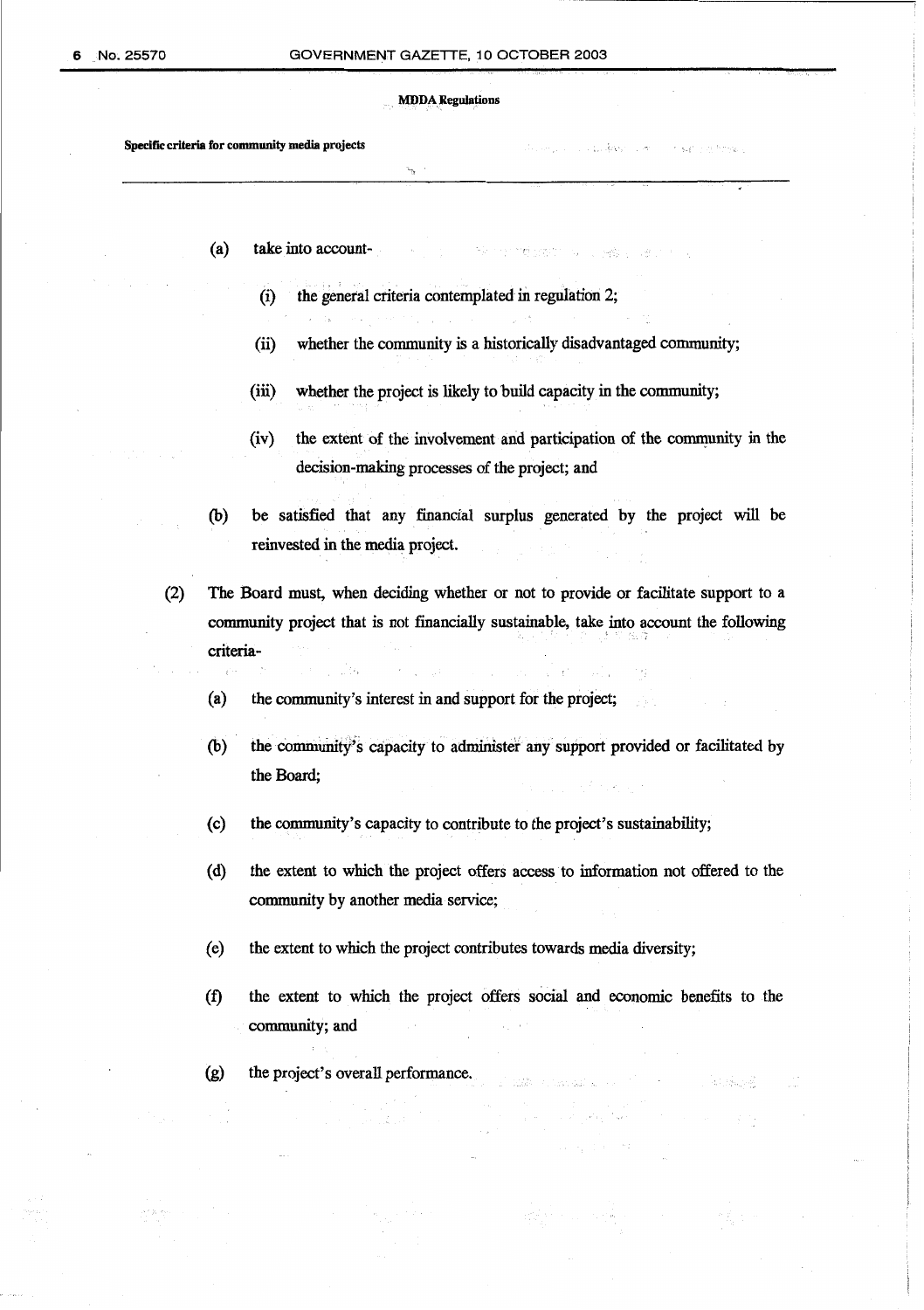<span id="page-5-0"></span>**Specific criteria for research projects** 

# **4. Specific criteria for research projects**

In addition to the general criteria contemplated in regulation 2, the Board must, when deciding whether or not to provide or facilitate support to a research project, take into account the following criteria-

- (a) the **aim** of the research;
- (b) the competence of the persons who will conduct the research;
- (c) the impact of the research on media development and diversity; and
- (d) the extent to which the project advances and enhances the research **skills**  development of historically disadvantaged persons.

# **5. Emergency funding of projects**

In determining whether or not to provide emergency funding to a project as contemplated in section 17(a)(ii) of the Act, the Board must-

- (a) take into account the general criteria contemplated in regulation 2; and
- (b) be satisfied that-
	- (i) the survival of the project is threatened **by** insufficient funding; and
	- (ii) the mergency funding is likely to have the ffect of strengthening and ensuring the survival of the project.

## 6. **Board may determine conditions for support**

- (1) The Board may determine any reasonable conditions for support provided or facilitated to a project **as** contemplated in section **17** of the Act.
- (2) Any conditions. determined in terms of sub-regulation **(1)** must be included in the agreement entered into between the Board and the project as contemplated in regulation **7.**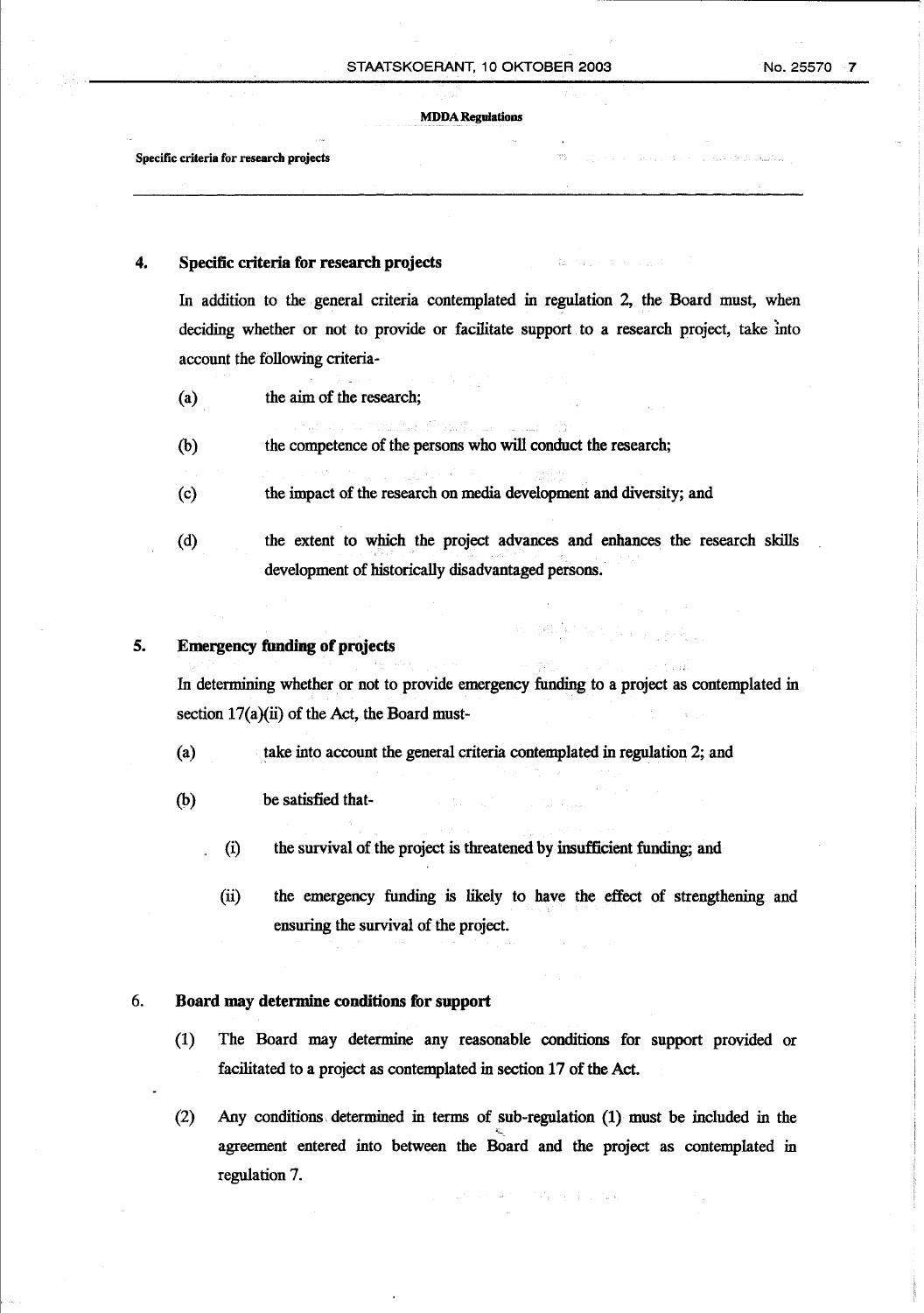-3

<span id="page-6-0"></span>**Agreements to provide or facilitate support** 

# **7. Agreements to provide or facilitate support**

If the Board decides to provide or facilitate support to a project, the Board must enter into an agreement with the project, which must include:

- (a> the nature and form of the support to be provided or facilitated by the Board;
- @) the conditions attached to the Board's support of the project;
- (c) the manner in which the project's compliance will be monitored and evaluated; and
- (d) the consequences for breach of any conditions attached to by the Board.  $\sim 10^{-1}$

## **8. Consequences for breach of conditions**

- **(1)** If *a* project breaches any condition contemplated in regulation **6,** the Board **may,**  depending on the extent **and** nature of the breach, suspend or withdraw its support for the project.
- (2) Before suspending or withdrawing any. support for a project, the Board must notify the project in writing **of** its intention to do *so* and give the project a reasonable opportunity in the circumstances to make representations to **the** Board.

# **9. Procedure for applying for support**

- (1) Any person who wishes to apply for support from the Board as contemplated in section **17** of the Act must:
	- (a) complete the relevant application form provided by the Agency; and
	- $(b)$  provide the Agency with the information required in sub-regulation  $(2)$ .
- $(2)$  The applicant must submit the following information together with the application form- at the state of the state of the state of the state  $\omega$  ,  $\omega$ 
	- (a) the project's founding documents;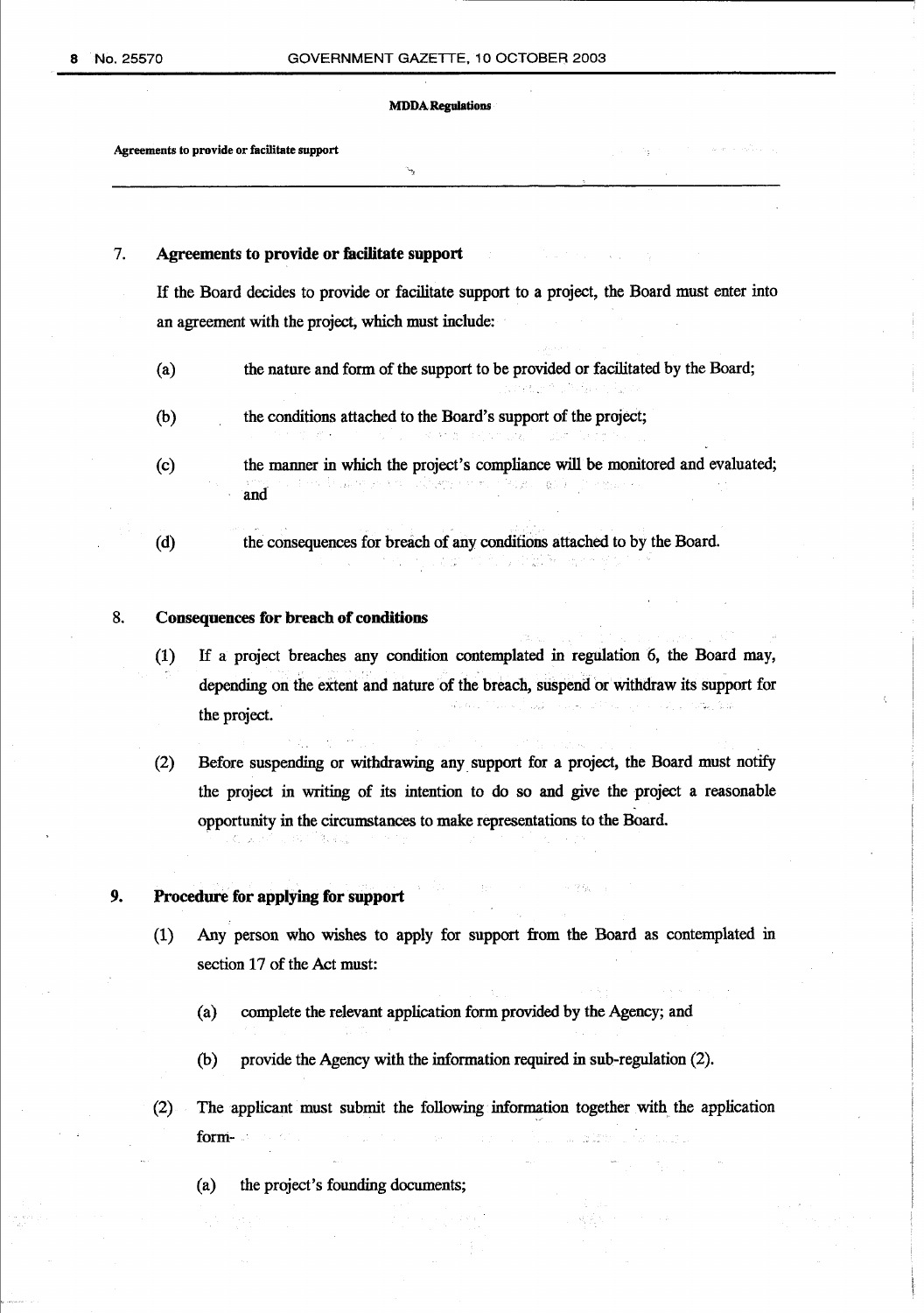## **STAATSKOERANT,** 10 OKTOBER *2003* .No. *25570* **9**

#### **MDDA Regulations**

**Procedure for applying for support** 

- (b) the objectives and goals of the project;
- (c) in respect of a community media project, the composition of its governing body;
- (d) in respect of small commercial media projects, details **of** the ownership of the enterprise or initiative;
- (e) **a** business plan for the project, including measures for future sustainability;
- **(f)** an effective plan to evaluate the outcomes of the project;
- (g) **the** project's proposed budget;
- (h) the project's tax clearance certificate;
- (i) where applicable, any licence or other authorisation required under any law regulating the **media** industry;
- **0)** the qualifications and experience of key personnel of the project; and
- **(k)** where possible, the project's financial statements for the previous financial year, certified by an accountant **or** auditor who *ii* independent of the project.
- **(3)** The applicant must submit the form together with the required information at the offices **of** the Agency.
- **(4)** Any document required in terms of sub-regulation (2) must be **an** original or a certified copy of the original.
- (5) The Board-
	- (a) **must** acknowledge receipt of any application received in writing;
	- (b) may request further information from an applicant in support of any application; and